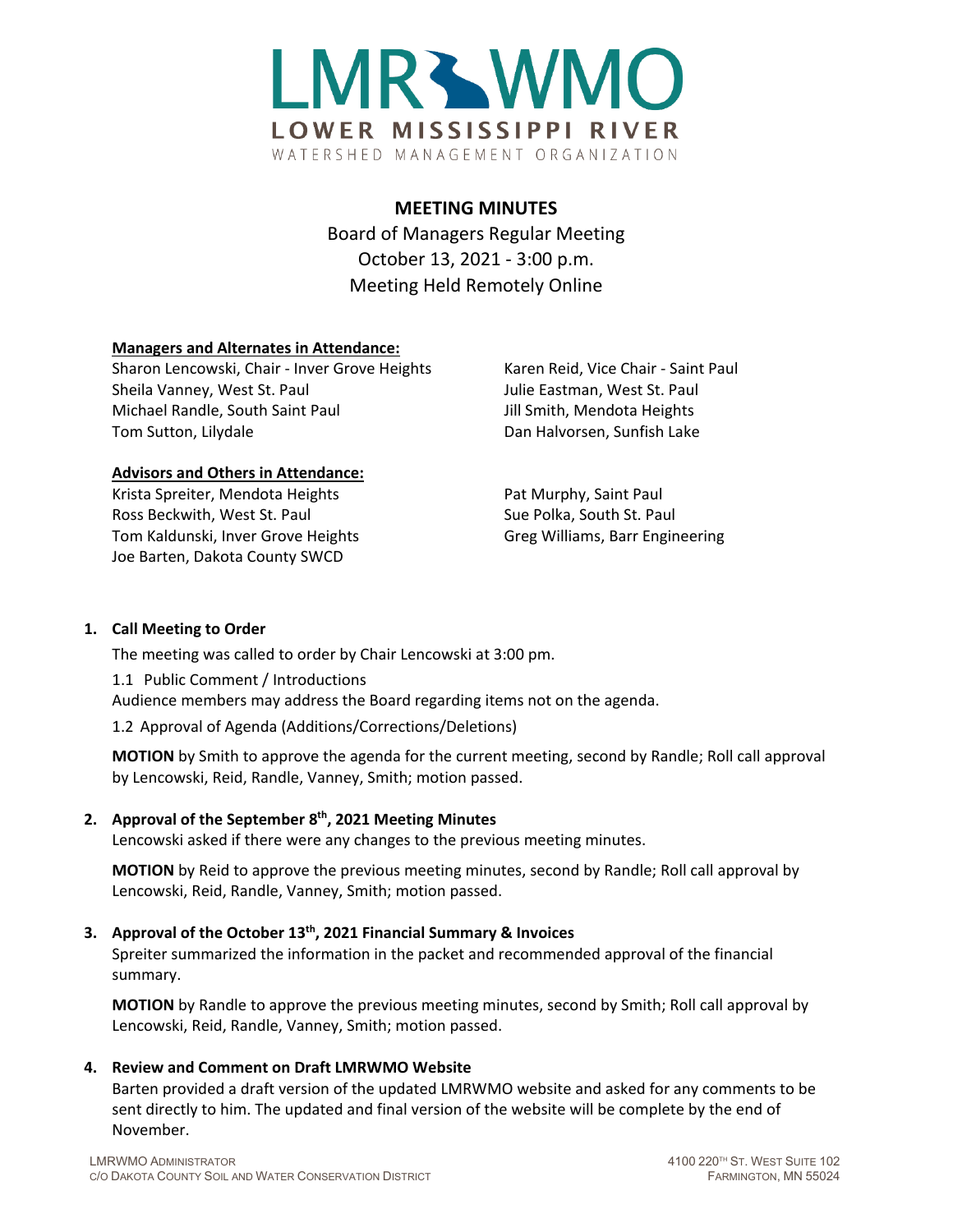## **5. Review Draft 2022 SWCD/LMRWMO Work Plan and Budget**

Barten summarized the information in the packet and noted that the SWCD has served as the Administrator for over 20 years through this annual agreement for services. The Board discussed the proposed work plan and budget.

**MOTION** by Reid to approve the proposed 2022 SWCD work plan and budget and authorize the LMRWMO Chair to execute an agreement with the SWCD, second by Smith; Roll call approval by Lencowski, Reid, Randle, Vanney, Smith, Halvorsen, Sutton; motion passed.

### **6. Review of Existing LMRWMO Strategies and Policies**

Williams summarized the information in the packet. He went through the individual items in the policies and strategies document for consideration and asked for feedback. He noted that he will be editing the document further and presenting to the Board at the next meeting.

Spreiter noted that it would be helpful to ensure the LMRWMO requirements are not redundant with City MS4 requirements. She suggested noting how Cities will follow MS4 permit requirements vs. having specific language. There was discussion on thresholds for permits and standards in different Cities, as well as the potential for overlay areas, potentially in direct drainages for high value waterbodies, with a higher standard for stormwater treatment. Williams suggested having a separate document in the plan with performance standards, vs. having that within the plan. The Board discussed having a banking or credit system for stormwater improvements, perhaps this is tied into the overlay zone methodology.

Barten requested having Barr identify areas for potential overlay zones for Board consideration, based primarily on waterbody impairments. This could include both a lower standard for sites greater than 1 acre or having stormwater treatment standards apply for sites less than 1 acre. Spreiter noted she would support this approach. Murphy noted that this can be difficult in implementation and asked for it to be very clearly portrayed up front as to what standards apply in different areas. Murphy noted that the Capital Region WD has a more stringent standard and a pay in lieu of treatment program. He said they can have a difficult time in implementing regional projects with that funding from payment in lieu of treatment program, due to difficulty in long term operations and maintenance. He added that any increase in requirements carries administrative costs for inspections and oversight by the City.

#### **7. Review Proposed Scope of Work for Pine Bend SNA**

Joe provided an update on the LMRWMO assisting the City of Inver Grove Heights, Dakota County, and MN DNR to seek resolution to the ravine erosion issues near the Pine Bend Scientific and Natural Area (SNA). Barten noted that Barr Engineering has provided a draft scope of work for engineering services. He will be convening a meeting with the other project stakeholders to see how they would like to proceed. The Board discussed the potential for the LMRWMO to contribute funds towards the proposed Barr work. Vanney suggested including pollutant reduction calculations into the final report and also requesting the Dakota County attorney draft an agreement for the work, if necessary. Williams will modify the proposal to include pollutant load calculations. Board members also suggested starting with the assumption that the other partners bare the majority of the cost. Barten will come back to the Board with more information and to enter into an agreement at a future meeting.

**MOTION** by Vanney to approve up to \$5,000 in LMRWMO funds towards the completion of the Barr study, second by Randle; Roll call approval by Lencowski, Reid, Randle, Vanney, Smith, Sutton; motion passed.

#### **8. Updates and Handouts**

#### **8.1 Watershed Plan Update Status**

Williams provided a brief update on items not already discussed.